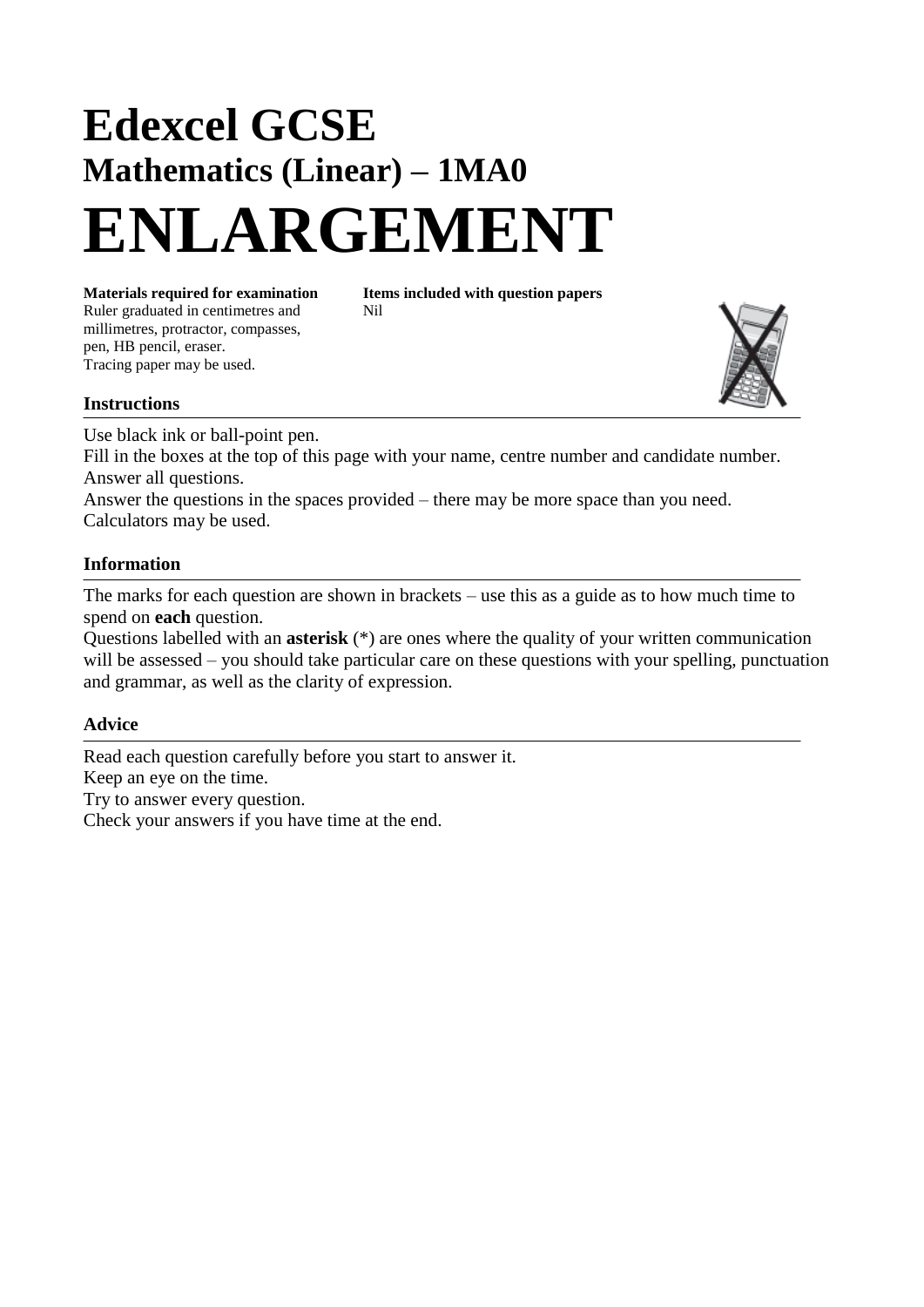## **1.** On the grid, enlarge the shape with a scale factor of 2.

**(Total 2 marks)**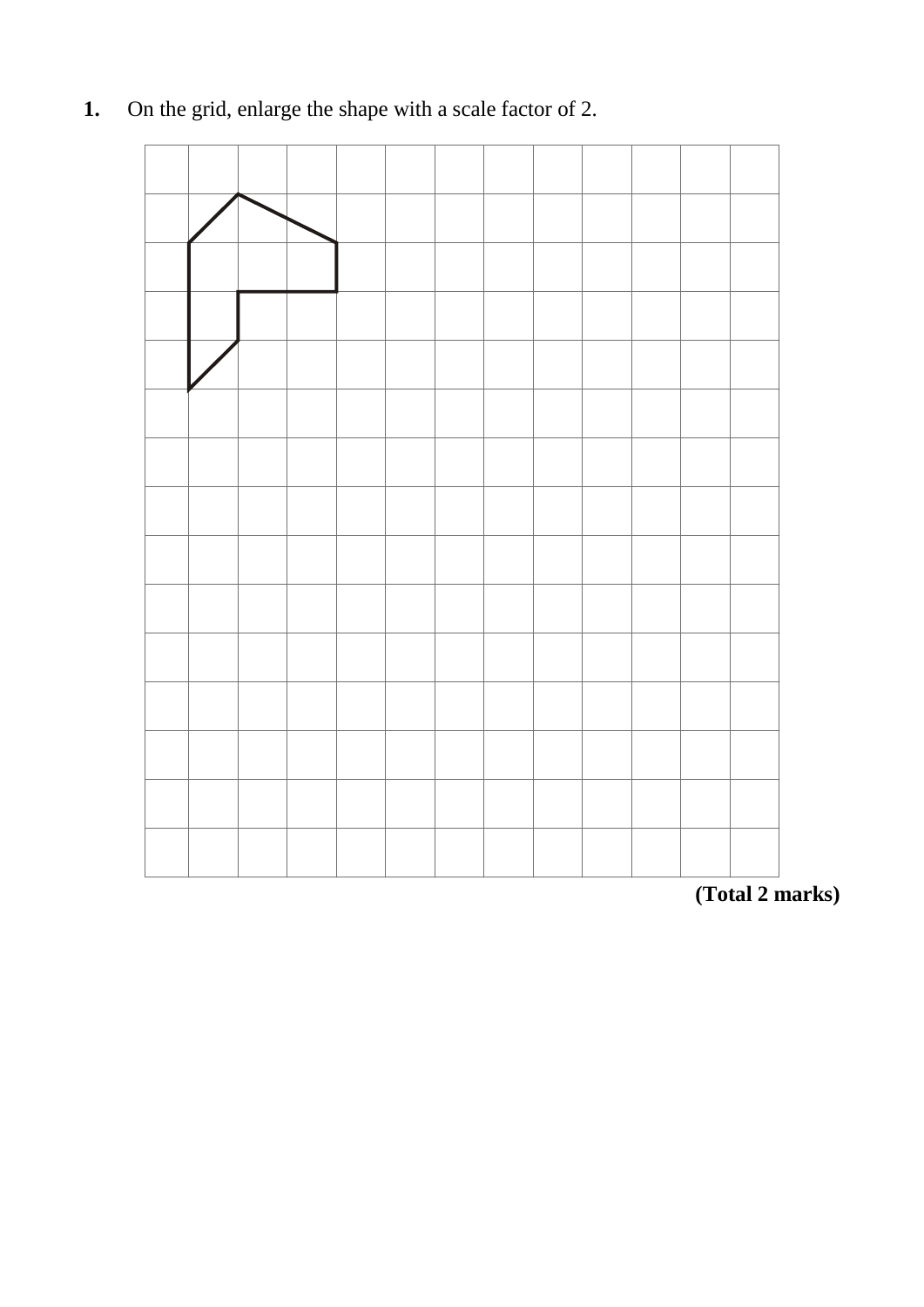

On the grid, enlarge the shape with a scale factor of 2

**(Total 2 marks)**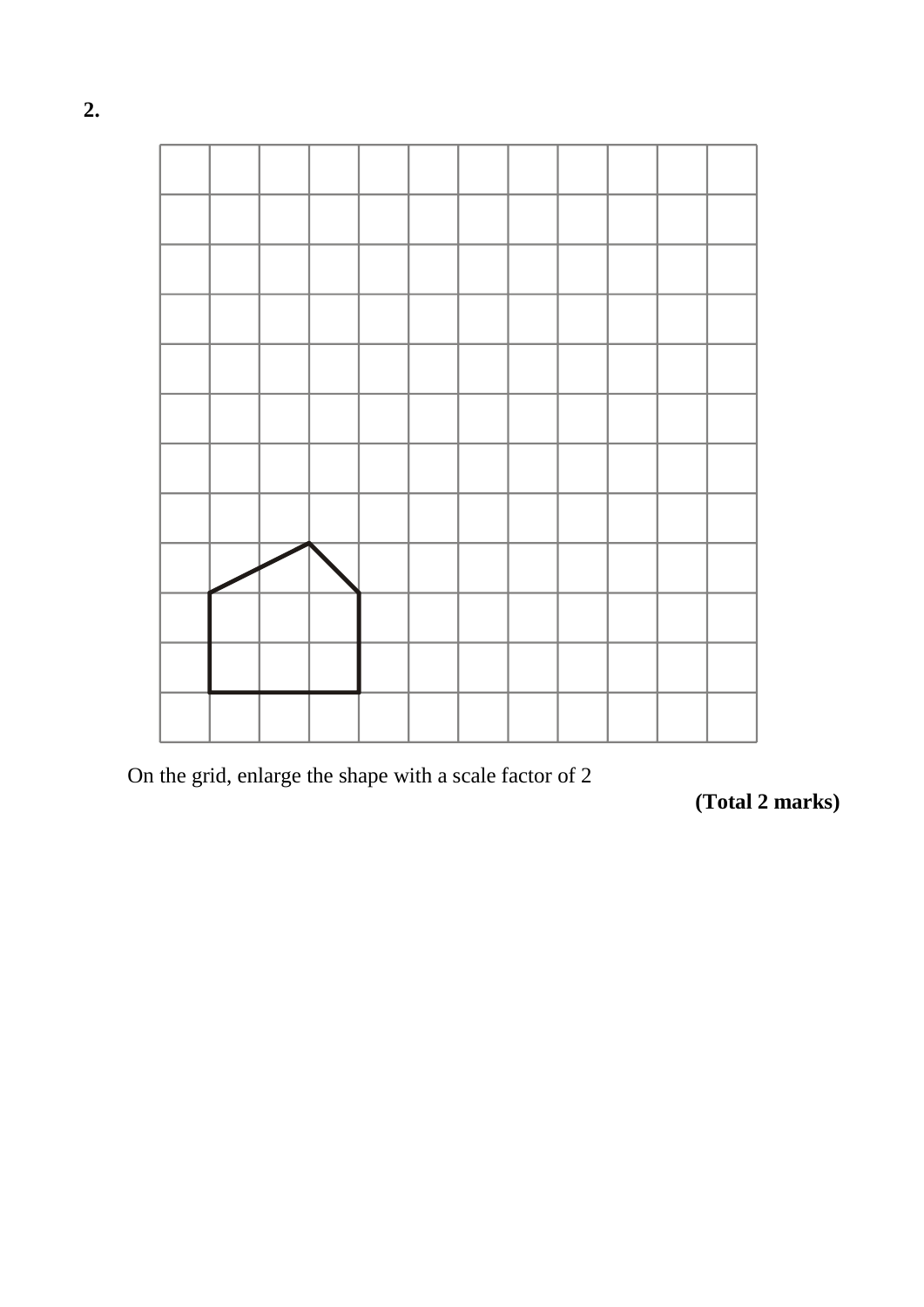

Enlarge the shaded triangle by a scale factor 2, centre 0.

```
(Total 3 marks)
```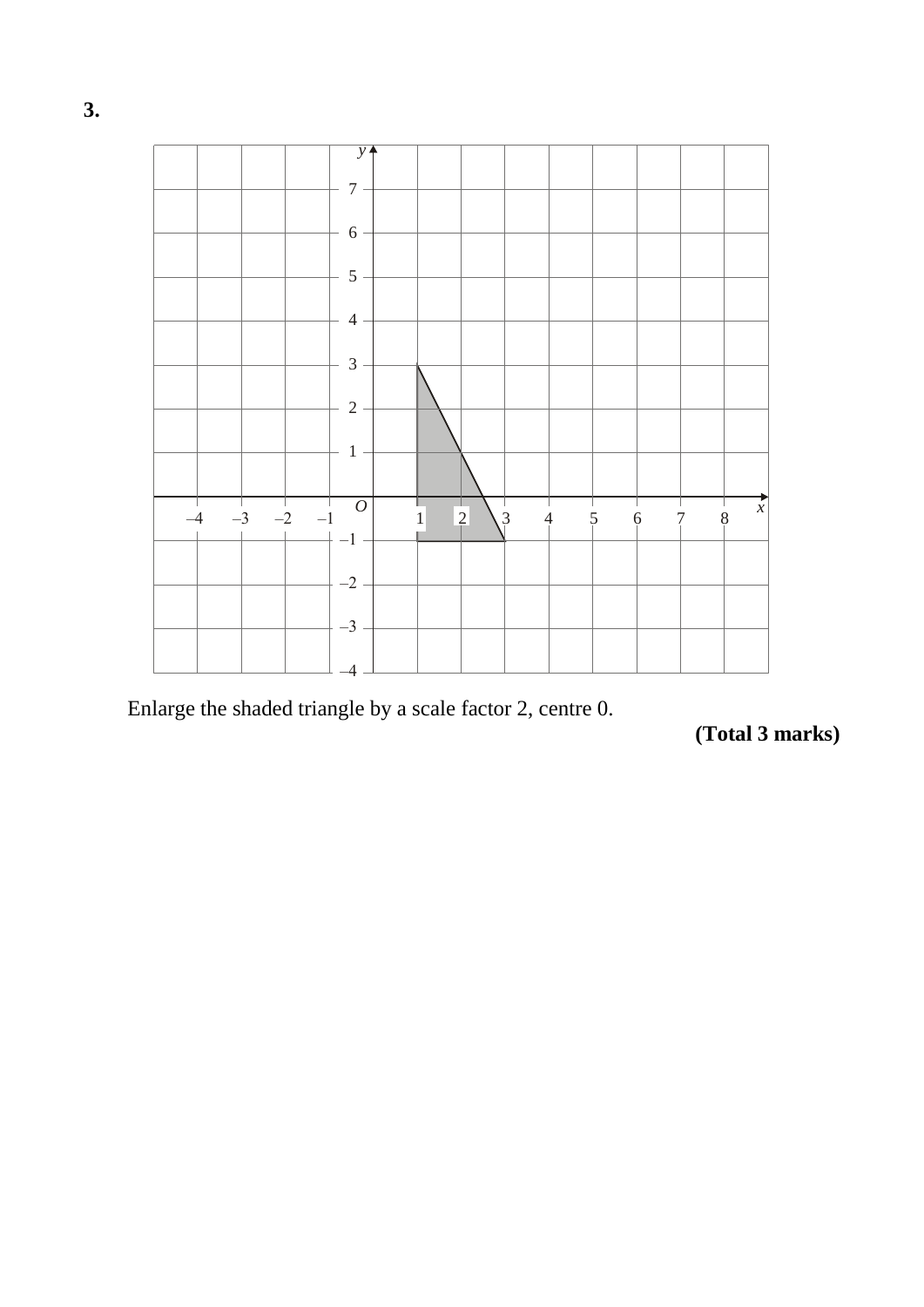|  | C |  |  |  |  |  |
|--|---|--|--|--|--|--|
|  |   |  |  |  |  |  |

On the grid, enlarge the shaded triangle by a scale factor of 2, centre *C*. **(Total 3 marks)**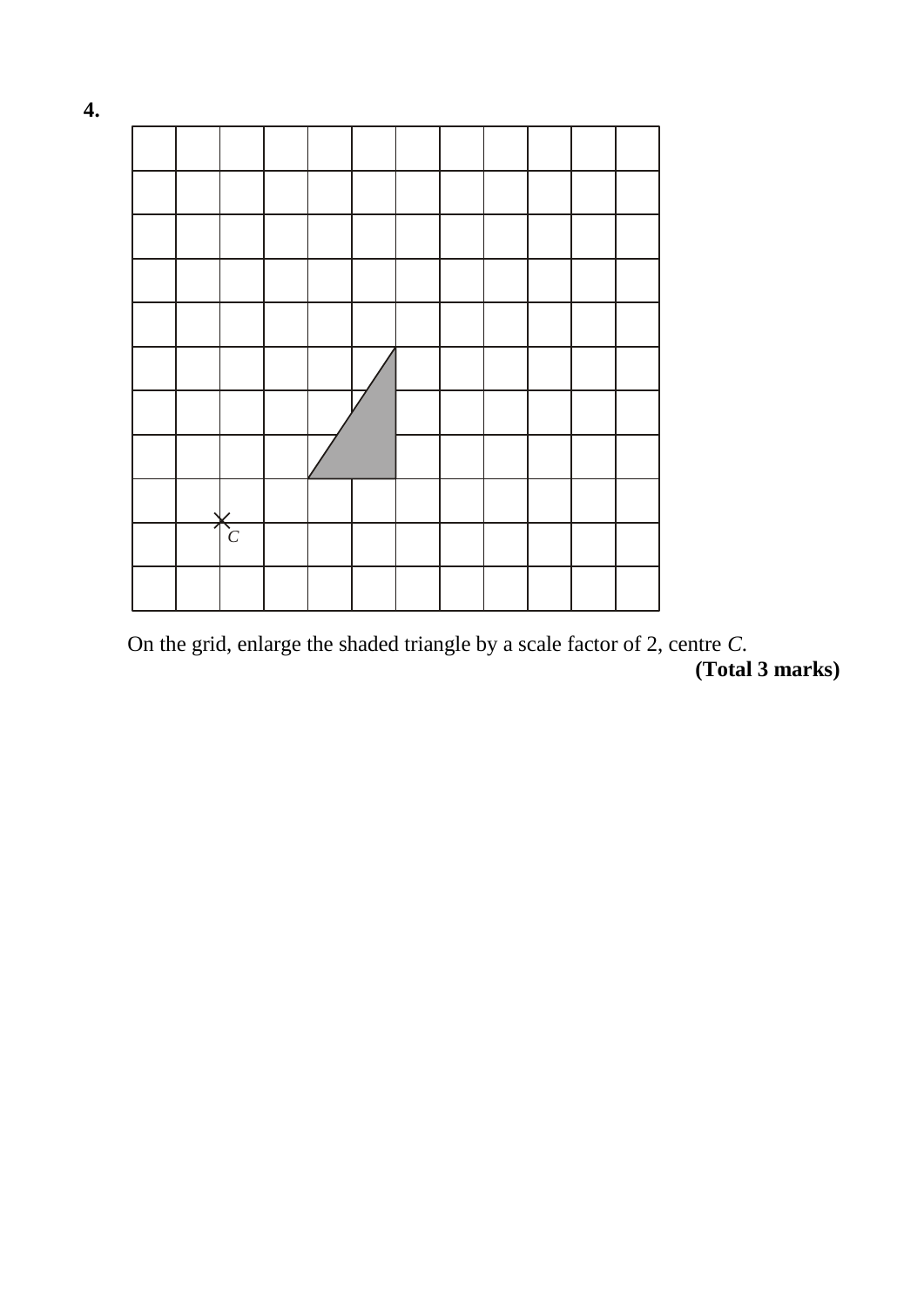

On the grid, enlarge the shaded shape by scale factor of 2, centre (1,1). **(Total 3 marks)**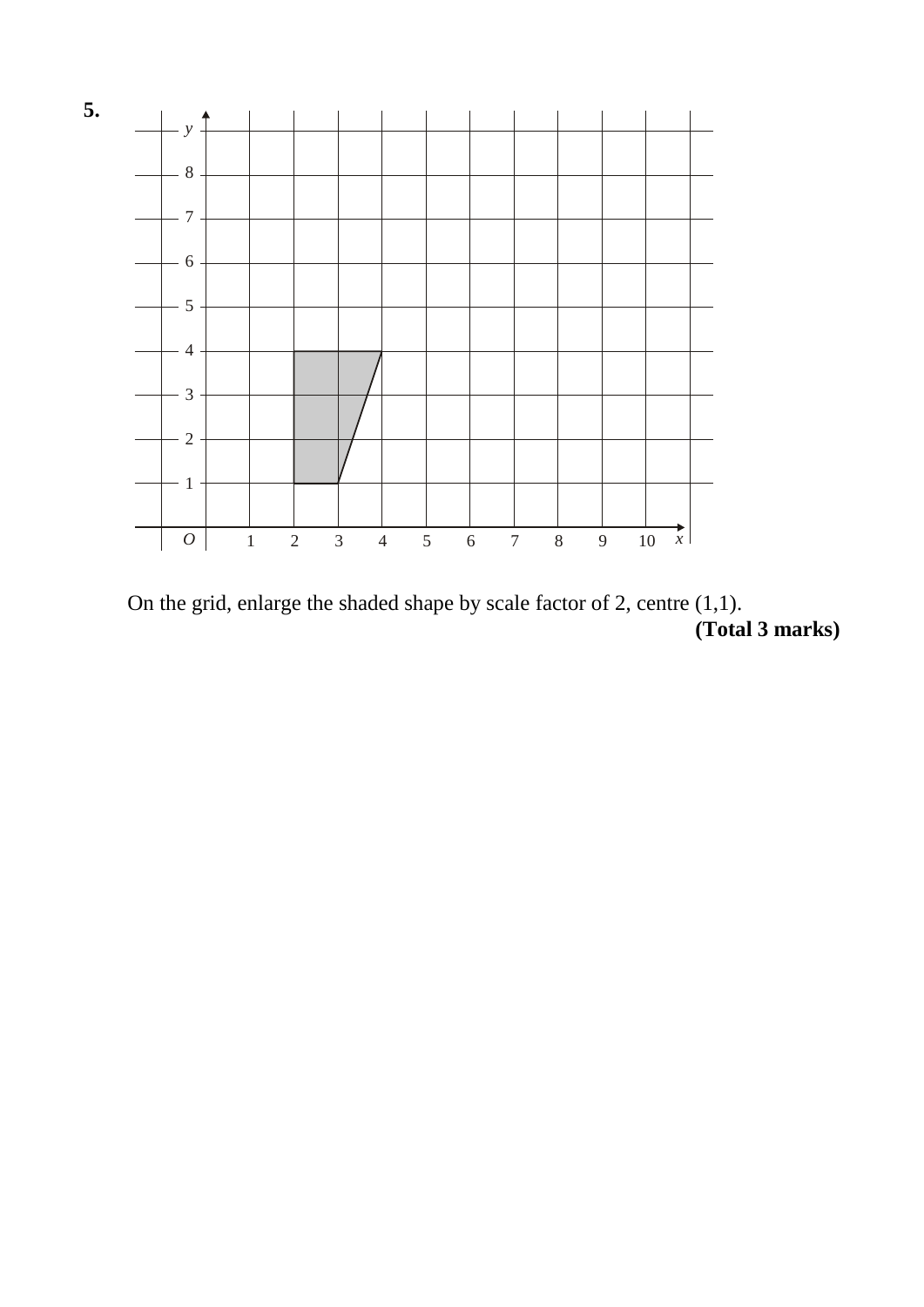

Describe fully the single transformation which takes shape **A** onto shape **B**.

………………………………………………………………………………

…………………….………………………………………………………… **(Total 3 marks)**